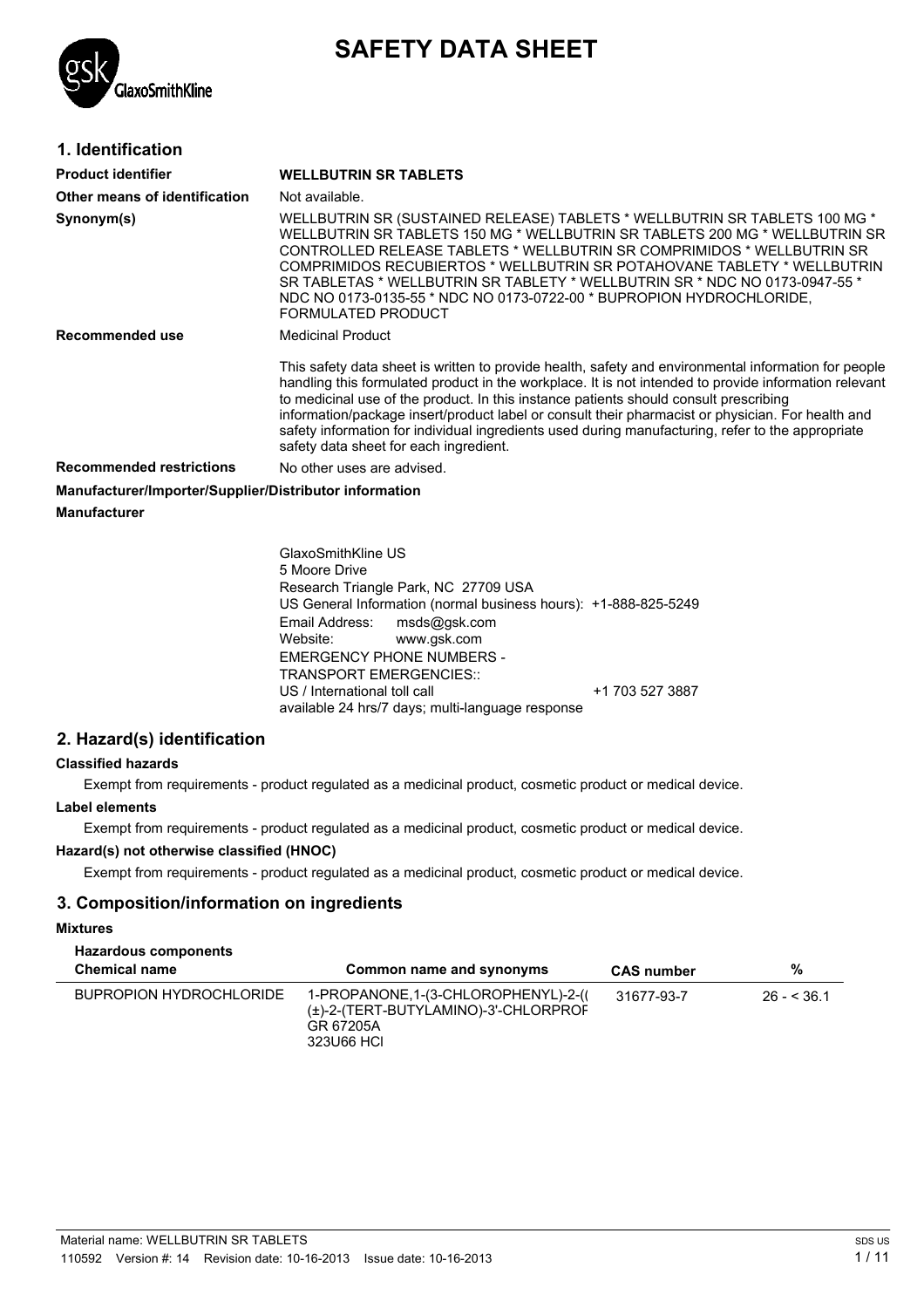| <b>Hazardous components</b>                 |                                                                                                                                                                                                                                                                                                                                                                                                                                                                                                                                                                                                                                                                                                                        |                   |            |
|---------------------------------------------|------------------------------------------------------------------------------------------------------------------------------------------------------------------------------------------------------------------------------------------------------------------------------------------------------------------------------------------------------------------------------------------------------------------------------------------------------------------------------------------------------------------------------------------------------------------------------------------------------------------------------------------------------------------------------------------------------------------------|-------------------|------------|
| <b>Chemical name</b>                        | Common name and synonyms                                                                                                                                                                                                                                                                                                                                                                                                                                                                                                                                                                                                                                                                                               | <b>CAS number</b> | $\%$       |
| <b>MICROCRYSTALLINE</b><br><b>CELLULOSE</b> | AVICEL PH MICROCRYSTALLINE<br><b>CELLULOSE</b><br><b>ABICEL</b><br>ALPHA-CELLULOSE<br><b>ARBOCEL</b><br>ARBOCELL B 600/30<br>ARBOCELL BC 200<br><b>AVICEL PH101</b><br><b>AVICEL PH102</b><br>AVICEL PH103<br><b>AVICEL PH105</b><br><b>AVICEL PH112</b><br>AVICEL PH200<br>BETA-AMYLOSE<br><b>CELLEX MX</b><br>CELLULOSE (8CI9CI)<br>CELLULOSE 248<br>CELLULOSE CRYSTALLINE<br>CELLULOSE, FOOD GRADE<br><b>CELUFI</b><br><b>CRYSTALLINE CELLULOSE</b><br><b>EMOCEL</b><br><b>MCC</b><br>MICROCRYSTALLINE CELLULOSE<br>POWDERED CELLULOSE<br><b>RTECS FJ5691460</b><br>SOLKA FLOC BW200<br>CELLULOSA (FIBRA PAPEL)<br>CELLULOSE (PAPER FIBRES)<br>CELLULOSE-PAPER FIBER<br>CELULOSA (FIBRA PAPEL)<br><b>TSELLULOOS</b> | 9004-34-6         | $20 - 530$ |
| HYDROXYPROPYL METHYL<br><b>CELLULOSE</b>    | <b>METHOCEL K4M</b><br><b>GONIOSOL</b><br><b>ISOPRO ALKALINE</b><br><b>ISOPTO PLAIN</b><br><b>ISOPTO TEARS</b><br>METHOCEL E,F,K<br><b>METHOCEL HG</b><br>METHYL CELLULOSE PROPYLENE<br><b>GLYCOL ETHER</b><br><b>HYPROMELLOSE</b><br><b>TEARISOL</b><br><b>ULTRA TEARS</b><br><b>RTECS NF9125000</b><br>CELLULOSE, 2-HYDROXYPROPYL<br><b>METHYL ESTER</b><br>METHYLHYDROXYPROPYLCELLULOSE<br>PHARMACOAT 603                                                                                                                                                                                                                                                                                                           | 9004-65-3         | $10 - 20$  |
| <b>MAGNESIUM STEARATE</b>                   | OCTADECANOIC ACID, MAGNESIUM SALT<br>STEARIC ACID. MAGNESIUM SALT<br>MAGNESIUM DISTEARATE<br><b>DIBASIC MAGNESIUM STEARATE</b><br><b>MAGNESIUM DISTEARATE, PURE</b><br>OCTADECANOIC ACID MAGNESIUM SALT<br>MAGNESIUM OCTADECANOATE<br>C36H70MGO4<br>OHS13505<br><b>RTECS WI4390000</b><br><b>MAGNESIUMDISTEARAT</b>                                                                                                                                                                                                                                                                                                                                                                                                    | 557-04-0          | < 1        |
| Other components below reportable levels    |                                                                                                                                                                                                                                                                                                                                                                                                                                                                                                                                                                                                                                                                                                                        |                   | $30 - 40$  |

\*Designates that a specific chemical identity and/or percentage of composition has been withheld as a trade secret.

### **4. First-aid measures**

| <b>Inhalation</b>   | In case of accident by inhalation: remove casualty to fresh air and keep at rest. If breathing is<br>difficult, trained personnel should give oxygen. If not breathing, give artificial respiration. Get<br>medical attention if symptoms occur. |
|---------------------|--------------------------------------------------------------------------------------------------------------------------------------------------------------------------------------------------------------------------------------------------|
| <b>Skin contact</b> | Immediately flush skin with plenty of water. Take off contaminated clothing and wash before reuse.<br>Get medical attention if symptoms occur.                                                                                                   |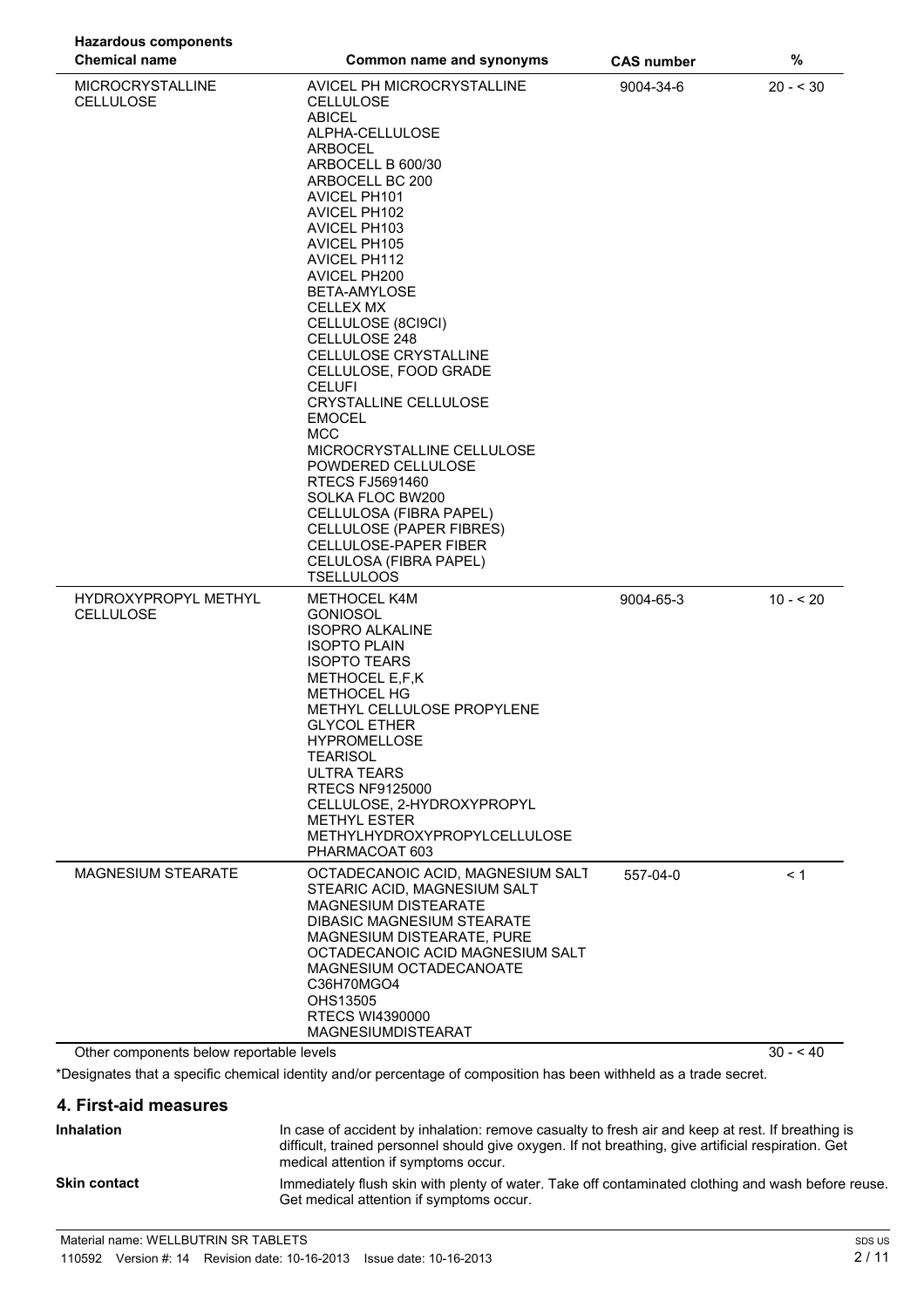| Eye contact<br>Ingestion                                                     | Immediately flush eyes with plenty of water for at least 15 minutes.<br>If swallowed, rinse mouth with water (only if the person is conscious). If ingestion of a large<br>amount does occur, call a poison control center immediately.                                                                       |
|------------------------------------------------------------------------------|---------------------------------------------------------------------------------------------------------------------------------------------------------------------------------------------------------------------------------------------------------------------------------------------------------------|
| <b>Most important</b><br>symptoms/effects, acute and<br>delayed              | Irritation of eyes and mucous membranes. The following adverse effects have been noted with<br>therapeutic use of this material: insomnia; agitation; anxiety; headache; tremor; visual<br>disturbances; dry mouth; nausea; vomiting; rash; depression; constipation; convulsions.                            |
| Indication of immediate<br>medical attention and special<br>treatment needed | No specific antidotes are recommended. Treat according to locally accepted protocols. For<br>additional guidance, refer to the current prescribing information or to the local poison control<br>information centre.                                                                                          |
| <b>General information</b>                                                   | Ensure that medical personnel are aware of the material(s) involved, and take precautions to<br>protect themselves. Pre-placement and periodic health surveillance is not usually indicated. The<br>final determination of the need for health surveillance should be determined by local risk<br>assessment. |
| 5. Fire-fighting measures                                                    |                                                                                                                                                                                                                                                                                                               |
| Suitable extinguishing media<br>Unsuitable extinguishing                     | Water fog. Foam. Dry chemical powder. Carbon dioxide (CO2).<br>None known.                                                                                                                                                                                                                                    |

| media                                                            |                                                                                               |
|------------------------------------------------------------------|-----------------------------------------------------------------------------------------------|
| Specific hazards arising from<br>the chemical                    | During fire, gases hazardous to health may be formed.                                         |
| Special protective equipment<br>and precautions for firefighters | Self-contained breathing apparatus and full protective clothing must be worn in case of fire. |
| Fire-fighting<br>equipment/instructions                          | In the event of fire, cool tanks with water spray.                                            |
| <b>Specific methods</b>                                          | Cool containers exposed to flames with water until well after the fire is out.                |

### **6. Accidental release measures**

| Personal precautions,<br>protective equipment and<br>emergency procedures | Keep unnecessary personnel away. Keep people away from and upwind of spill/leak. Keep out of<br>low areas. Wear appropriate personal protective equipment. Do not touch damaged containers or<br>spilled material unless wearing appropriate protective clothing. Ensure adequate ventilation. Local<br>authorities should be advised if significant spillages cannot be contained. For personal protection,<br>see section 8 of the MSDS. |
|---------------------------------------------------------------------------|--------------------------------------------------------------------------------------------------------------------------------------------------------------------------------------------------------------------------------------------------------------------------------------------------------------------------------------------------------------------------------------------------------------------------------------------|
| <b>Methods and materials for</b><br>containment and cleaning up           | Stop the flow of material, if this is without risk. Collect spillage. Prevent entry into waterways,<br>sewer, basements or confined areas. Following product recovery, flush area with water. For waste<br>disposal, see section 13 of the MSDS.                                                                                                                                                                                           |
| <b>Environmental precautions</b>                                          | Avoid release to the environment. Contact local authorities in case of spillage to drain/aquatic<br>environment. Prevent further leakage or spillage if safe to do so. Do not contaminate water. Avoid<br>discharge into drains, water courses or onto the ground.                                                                                                                                                                         |
| 7. Handling and storage                                                   |                                                                                                                                                                                                                                                                                                                                                                                                                                            |
| <b>Precautions for safe handling</b>                                      | Do not taste or swallow. Avoid contact with eyes. Avoid prolonged exposure. Provide adequate<br>ventilation. Wear appropriate personal protective equipment. Observe good industrial hygiene<br>practices. When using, do not eat, drink or smoke. Wash hands thoroughly after handling. Avoid<br>release to the environment. Do not empty into drains.                                                                                    |
| Conditions for safe storage,<br>including any incompatibilities           | Store in original tightly closed container. Store in a cool, dry place out of direct sunlight. Store<br>away from incompatible materials (see Section 10 of the MSDS).                                                                                                                                                                                                                                                                     |

### **8. Exposure controls/personal protection**

#### **Occupational exposure limits GSK**

| אכט<br><b>Components</b>                                             | <b>Type</b> | <b>Value</b> |  |
|----------------------------------------------------------------------|-------------|--------------|--|
| <b>BUPROPION</b><br><b>HYDROCHLORIDE (CAS</b><br>31677-93-7)         | 8 HR TWA    | 1000 mcg/m3  |  |
|                                                                      | <b>OHC</b>  | 2            |  |
| <b>HYDROXYPROPYL</b><br><b>METHYL CELLULOSE</b><br>$(CAS 9004-65-3)$ | <b>OHC</b>  | 1            |  |
| <b>MAGNESIUM STEARATE</b><br>$(CAS 557-04-0)$                        | <b>OHC</b>  | 1            |  |
| <b>MICROCRYSTALLINE</b><br>CELLULOSE (CAS<br>$9004 - 34 - 6$         | <b>OHC</b>  |              |  |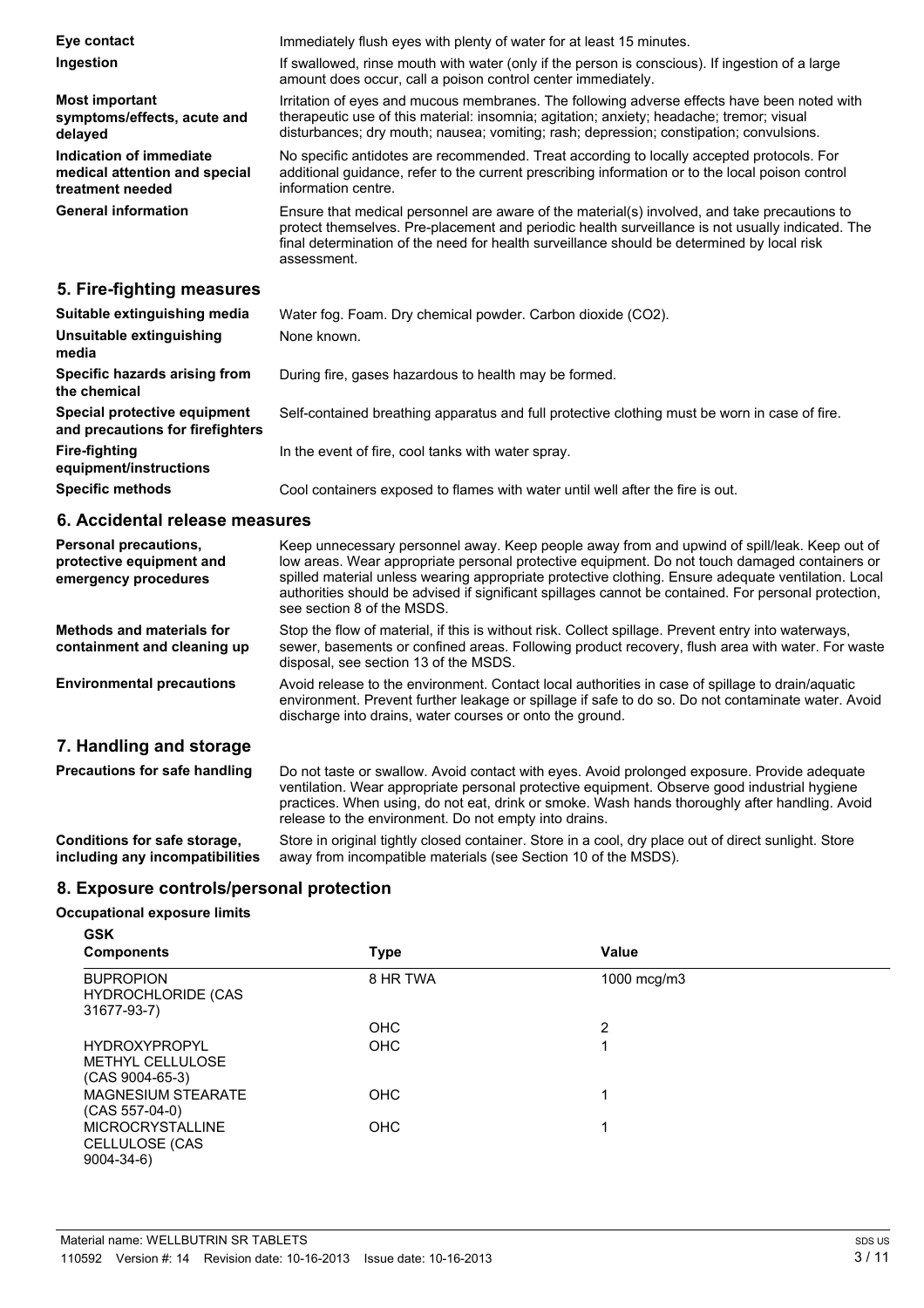| <b>Components</b>                                                                | US. OSHA Table Z-1 Limits for Air Contaminants (29 CFR 1910.1000)<br><b>Type</b>                                                                                                                                                                                                                                                                                                                                                                                                                                                                                                                                           | Value             | Form                 |
|----------------------------------------------------------------------------------|----------------------------------------------------------------------------------------------------------------------------------------------------------------------------------------------------------------------------------------------------------------------------------------------------------------------------------------------------------------------------------------------------------------------------------------------------------------------------------------------------------------------------------------------------------------------------------------------------------------------------|-------------------|----------------------|
| MICROCRYSTALLINE<br><b>CELLULOSE (CAS</b><br>$9004 - 34 - 6$                     | PEL                                                                                                                                                                                                                                                                                                                                                                                                                                                                                                                                                                                                                        | $5$ mg/m $3$      | Respirable fraction. |
|                                                                                  |                                                                                                                                                                                                                                                                                                                                                                                                                                                                                                                                                                                                                            | $15 \text{ mg/m}$ | Total dust.          |
| <b>US. ACGIH Threshold Limit Values</b>                                          |                                                                                                                                                                                                                                                                                                                                                                                                                                                                                                                                                                                                                            |                   |                      |
| <b>Components</b>                                                                | <b>Type</b>                                                                                                                                                                                                                                                                                                                                                                                                                                                                                                                                                                                                                | <b>Value</b>      |                      |
| <b>MAGNESIUM STEARATE</b>                                                        | <b>TWA</b>                                                                                                                                                                                                                                                                                                                                                                                                                                                                                                                                                                                                                 | 10 mg/m3          |                      |
| $(CAS 557-04-0)$<br><b>MICROCRYSTALLINE</b><br>CELLULOSE (CAS<br>$9004 - 34 - 6$ | <b>TWA</b>                                                                                                                                                                                                                                                                                                                                                                                                                                                                                                                                                                                                                 | 10 mg/m3          |                      |
| US. NIOSH: Pocket Guide to Chemical Hazards                                      |                                                                                                                                                                                                                                                                                                                                                                                                                                                                                                                                                                                                                            |                   |                      |
| <b>Components</b>                                                                | <b>Type</b>                                                                                                                                                                                                                                                                                                                                                                                                                                                                                                                                                                                                                | <b>Value</b>      | Form                 |
| <b>MICROCRYSTALLINE</b><br>CELLULOSE (CAS<br>$9004 - 34 - 6$                     | <b>REL</b>                                                                                                                                                                                                                                                                                                                                                                                                                                                                                                                                                                                                                 | $5$ mg/m $3$      | Respirable.          |
|                                                                                  |                                                                                                                                                                                                                                                                                                                                                                                                                                                                                                                                                                                                                            | 10 mg/m $3$       | Total                |
| <b>Biological limit values</b>                                                   | No biological exposure limits noted for the ingredient(s).                                                                                                                                                                                                                                                                                                                                                                                                                                                                                                                                                                 |                   |                      |
| Appropriate engineering<br>controls                                              | An Exposure Control Approach (ECA) is established for operations involving this material based<br>upon the OEL/Occupational Hazard Category and the outcome of a site- or operation-specific risk<br>assessment. Good general ventilation (typically 10 air changes per hour) should be used.<br>Ventilation rates should be matched to conditions. If applicable, use process enclosures, local<br>exhaust ventilation, or other engineering controls to maintain airborne levels below recommended<br>exposure limits. If exposure limits have not been established, maintain airborne levels to an<br>acceptable level. |                   |                      |
|                                                                                  | Individual protection measures, such as personal protective equipment                                                                                                                                                                                                                                                                                                                                                                                                                                                                                                                                                      |                   |                      |
| <b>Eye/face protection</b>                                                       | If contact is likely, safety glasses with side shields are recommended.                                                                                                                                                                                                                                                                                                                                                                                                                                                                                                                                                    |                   |                      |
| <b>Hand protection</b>                                                           | The choice of an appropriate glove does not only depend on its material but also on other quality<br>features and is different from one producer to the other. Glove selection must take into account<br>any solvents and other hazards present.                                                                                                                                                                                                                                                                                                                                                                           |                   |                      |
| <b>Other</b>                                                                     | Not normally needed.                                                                                                                                                                                                                                                                                                                                                                                                                                                                                                                                                                                                       |                   |                      |
| <b>Respiratory protection</b>                                                    | No personal respiratory protective equipment normally required.                                                                                                                                                                                                                                                                                                                                                                                                                                                                                                                                                            |                   |                      |
| <b>Thermal hazards</b>                                                           | Wear appropriate thermal protective clothing, when necessary.                                                                                                                                                                                                                                                                                                                                                                                                                                                                                                                                                              |                   |                      |
| <b>General hygiene</b><br>considerations                                         | An occupational/industrial hygiene monitoring method has been developed for this material. For<br>advice on suitable monitoring methods, seek guidance from a qualified environment, health and<br>safety professional. Always observe good personal hygiene measures, such as washing after<br>handling the material and before eating, drinking, and/or smoking. Routinely wash work clothing<br>and protective equipment to remove contaminants. When using, do not eat, drink or smoke.                                                                                                                                |                   |                      |

# **9. Physical and chemical properties**

| <b>Appearance</b>                            |                |
|----------------------------------------------|----------------|
| <b>Physical state</b>                        | Solid.         |
| Form                                         | Tablet.        |
| Color                                        | Not available. |
| Odor                                         | Not available. |
| Odor threshold                               | Not available. |
| рH                                           | Not available. |
| Melting point/freezing point                 | Not available. |
| Initial boiling point and boiling<br>range   | Not available. |
| <b>Flash point</b>                           | Not available. |
| <b>Evaporation rate</b>                      | Not available. |
| Flammability (solid, gas)                    | Not available. |
| Upper/lower flammability or explosive limits |                |
| <b>Flammability limit - lower</b><br>(%)     | Not available. |
| <b>Flammability limit - upper</b><br>(%)     | Not available. |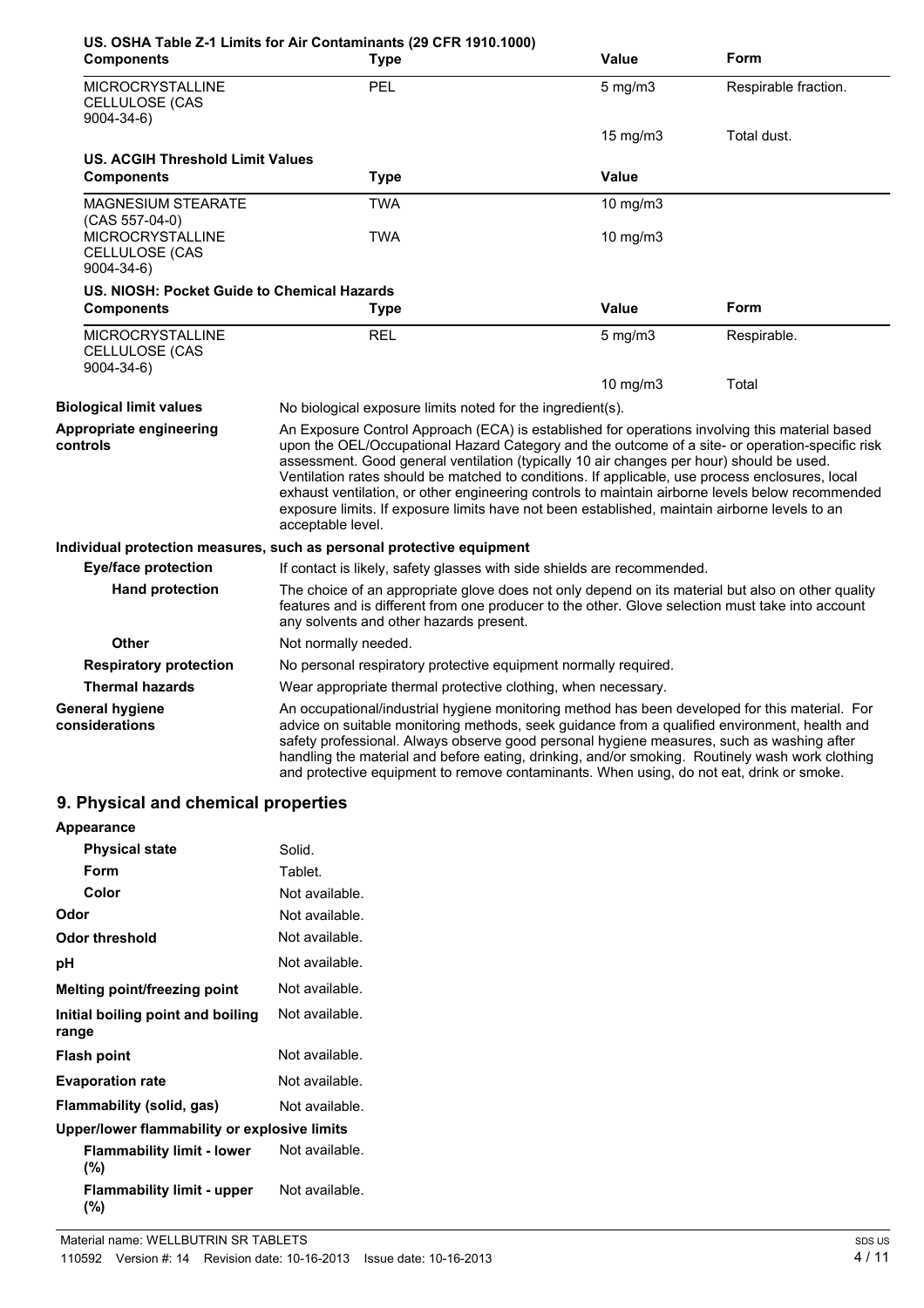| <b>Explosive limit - lower (%)</b>                | Not available. |
|---------------------------------------------------|----------------|
| Explosive limit - upper (%)                       | Not available. |
| Vapor pressure                                    | Not available. |
| Vapor density                                     | Not available. |
| <b>Relative density</b>                           | Not available. |
| Solubility(ies)                                   | Not available. |
| <b>Partition coefficient</b><br>(n-octanol/water) | Not available. |
| <b>Auto-ignition temperature</b>                  | Not available. |
| <b>Decomposition temperature</b>                  | Not available. |
| Viscosity                                         | Not available. |

### **10. Stability and reactivity**

| <b>Reactivity</b>                            | The product is stable and non-reactive under normal conditions of use, storage and transport. |
|----------------------------------------------|-----------------------------------------------------------------------------------------------|
| <b>Chemical stability</b>                    | Material is stable under normal conditions.                                                   |
| <b>Possibility of hazardous</b><br>reactions | No dangerous reaction known under conditions of normal use.                                   |
| <b>Conditions to avoid</b>                   | Contact with incompatible materials.                                                          |
| Incompatible materials                       | Strong oxidizing agents. Fluorine.                                                            |
| <b>Hazardous decomposition</b><br>products   | Irritating and/or toxic fumes and gases may be emitted upon the products decomposition.       |

### **11. Toxicological information**

### **Information on likely routes of exposure**

| <b>Ingestion</b>                                                                   | Health injuries are not known or expected under normal use. May be harmful if swallowed.                                                                                                                                                                                                            |
|------------------------------------------------------------------------------------|-----------------------------------------------------------------------------------------------------------------------------------------------------------------------------------------------------------------------------------------------------------------------------------------------------|
| <b>Inhalation</b>                                                                  | Health injuries are not known or expected under normal use. Inhalation of dusts may cause<br>respiratory irritation.                                                                                                                                                                                |
| <b>Skin contact</b>                                                                | Health injuries are not known or expected under normal use. Dust or powder may irritate the skin.                                                                                                                                                                                                   |
| Eye contact                                                                        | Health injuries are not known or expected under normal use. Dust or powder may irritate eye<br>tissue.                                                                                                                                                                                              |
| Symptoms related to the<br>physical, chemical and<br>toxicological characteristics | The following adverse effects have been noted with therapeutic use of this material: insomnia;<br>agitation; anxiety; headache; tremor; visual disturbances; dry mouth; nausea; vomiting; rash;<br>depression; constipation; convulsions.<br>No specific target organ effects have been identified. |

### **Information on toxicological effects**

Acute toxicity **Acute toxicity Health injuries are not known or expected under normal use. Adverse effects might occur with** repeated ingestion.

| <b>Components</b>                        | <b>Species</b> | <b>Test Results</b>      |
|------------------------------------------|----------------|--------------------------|
| BUPROPION HYDROCHLORIDE (CAS 31677-93-7) |                |                          |
| <b>Acute</b>                             |                |                          |
| Oral                                     |                |                          |
| LD50                                     | Mouse          | 544 - 636 mg/kg          |
|                                          | Rat            | 482 - 607 mg/kg          |
| <b>Chronic</b>                           |                |                          |
| Oral                                     |                |                          |
| <b>LOEL</b>                              | Dog            | 40 mg/kg/day, 52 weeks   |
|                                          | Rat            | 100 mg/kg/day, 104 weeks |
|                                          |                | 25 mg/kg/day, 55 weeks   |
| <b>NOAEL</b>                             | Dog            | 40 mg/kg/day, 52 weeks   |
|                                          | Rat            | 100, 104 weeks           |
|                                          |                | 100 mg/kg/day, 55 weeks  |
| <b>Subacute</b>                          |                |                          |
| Oral                                     |                |                          |
| <b>NOAEL</b>                             | Dog            | 150 mg/kg/day, 47 Day    |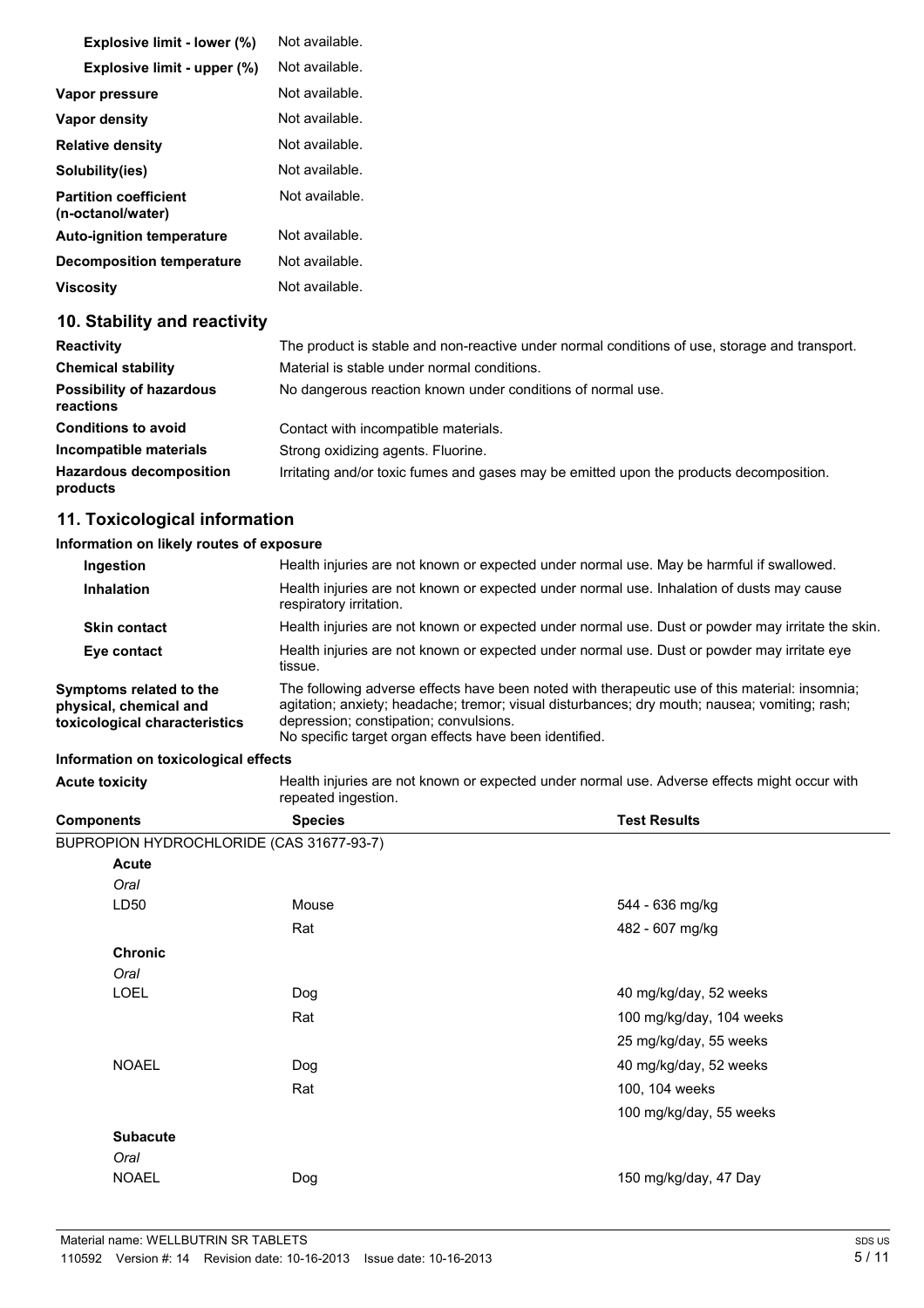| <b>Subchronic</b><br>Oral<br><b>NOAEL</b><br>Rat<br>450 mg/kg/day, 90 Day<br>HYDROXYPROPYL METHYL CELLULOSE (CAS 9004-65-3)<br>Acute<br>Oral<br>LD50<br>Rat<br>> 2000 mg/kg<br>MAGNESIUM STEARATE (CAS 557-04-0)<br>Acute<br>Oral<br>LD50<br>Rat<br>> 2000 mg/kg<br>MICROCRYSTALLINE CELLULOSE (CAS 9004-34-6)<br>Acute<br>Dermal<br>LD50<br>Rabbit<br>> 2000 mg/kg<br>Oral<br>LD50<br>Rat<br>> 2000 mg/kg<br>* Estimates for product may be based on additional component data not shown.<br><b>Skin corrosion/irritation</b><br>Health injuries are not known or expected under normal use.<br><b>Corrosivity</b><br><b>BUPROPION HYDROCHLORIDE</b><br>OECD 404<br>Result: Non-irritant<br>Species: Rabbit<br><b>Irritation Corrosion - Skin: P.I.I. value</b><br>MAGNESIUM STEARATE<br>0<br>0.5<br><b>BUPROPION HYDROCHLORIDE</b><br>Serious eye damage/eye<br>Health injuries are not known or expected under normal use. Dust or powder may irritate eye<br>tissue.<br>irritation<br>Eye<br>Result: Irritant<br><b>BUPROPION HYDROCHLORIDE</b><br>Species: Rabbit<br>Eye / Kay and Calandra class - Intact<br><b>MAGNESIUM STEARATE</b><br>4<br>Recovery Period: 2 days<br><b>BUPROPION HYDROCHLORIDE</b><br>5<br>Not available.<br><b>Respiratory sensitization</b><br><b>Skin sensitization</b><br>Health injuries are not known or expected under normal use.<br>Maximisation assay (Magnusson and Kligman)<br>HYDROXYPROPYL METHYL CELLULOSE<br>Result: Negative<br>Species: Guinea pig<br>Germ cell mutagenicity<br>No data available to indicate product or any components present at greater than 0.1% are<br>mutagenic or genotoxic.<br><b>BUPROPION HYDROCHLORIDE</b><br>Ames<br>Result: Negative<br>L5178Y mouse lymphoma thymidine kinase locus assay<br>Result: Negative<br>in vivo cytogenetics assay<br><b>Result: Positive</b><br>Species: Rat<br>Health injuries are not known or expected under normal use.<br>Carcinogenicity<br><b>BUPROPION HYDROCHLORIDE</b><br>Result: Negative<br>Species: Mouse<br>Result: Negative<br>Species: Rat<br><b>Reproductive toxicity</b><br>This product is not expected to cause reproductive or developmental effects.<br><b>BUPROPION HYDROCHLORIDE</b><br>Embryo-foetal development- Oral<br>Result: Maternal toxicity; adverse foetal effects<br>Species: Rabbit<br>Embryo-foetal development- Oral<br>Result: maternal toxicity<br>Species: Rat | <b>Components</b> | <b>Species</b> | <b>Test Results</b> |
|---------------------------------------------------------------------------------------------------------------------------------------------------------------------------------------------------------------------------------------------------------------------------------------------------------------------------------------------------------------------------------------------------------------------------------------------------------------------------------------------------------------------------------------------------------------------------------------------------------------------------------------------------------------------------------------------------------------------------------------------------------------------------------------------------------------------------------------------------------------------------------------------------------------------------------------------------------------------------------------------------------------------------------------------------------------------------------------------------------------------------------------------------------------------------------------------------------------------------------------------------------------------------------------------------------------------------------------------------------------------------------------------------------------------------------------------------------------------------------------------------------------------------------------------------------------------------------------------------------------------------------------------------------------------------------------------------------------------------------------------------------------------------------------------------------------------------------------------------------------------------------------------------------------------------------------------------------------------------------------------------------------------------------------------------------------------------------------------------------------------------------------------------------------------------------------------------------------------------------------------------------------------------------------------------------------------------------------------------------------------------------------------------------------|-------------------|----------------|---------------------|
|                                                                                                                                                                                                                                                                                                                                                                                                                                                                                                                                                                                                                                                                                                                                                                                                                                                                                                                                                                                                                                                                                                                                                                                                                                                                                                                                                                                                                                                                                                                                                                                                                                                                                                                                                                                                                                                                                                                                                                                                                                                                                                                                                                                                                                                                                                                                                                                                               |                   |                |                     |
|                                                                                                                                                                                                                                                                                                                                                                                                                                                                                                                                                                                                                                                                                                                                                                                                                                                                                                                                                                                                                                                                                                                                                                                                                                                                                                                                                                                                                                                                                                                                                                                                                                                                                                                                                                                                                                                                                                                                                                                                                                                                                                                                                                                                                                                                                                                                                                                                               |                   |                |                     |
|                                                                                                                                                                                                                                                                                                                                                                                                                                                                                                                                                                                                                                                                                                                                                                                                                                                                                                                                                                                                                                                                                                                                                                                                                                                                                                                                                                                                                                                                                                                                                                                                                                                                                                                                                                                                                                                                                                                                                                                                                                                                                                                                                                                                                                                                                                                                                                                                               |                   |                |                     |
|                                                                                                                                                                                                                                                                                                                                                                                                                                                                                                                                                                                                                                                                                                                                                                                                                                                                                                                                                                                                                                                                                                                                                                                                                                                                                                                                                                                                                                                                                                                                                                                                                                                                                                                                                                                                                                                                                                                                                                                                                                                                                                                                                                                                                                                                                                                                                                                                               |                   |                |                     |
|                                                                                                                                                                                                                                                                                                                                                                                                                                                                                                                                                                                                                                                                                                                                                                                                                                                                                                                                                                                                                                                                                                                                                                                                                                                                                                                                                                                                                                                                                                                                                                                                                                                                                                                                                                                                                                                                                                                                                                                                                                                                                                                                                                                                                                                                                                                                                                                                               |                   |                |                     |
|                                                                                                                                                                                                                                                                                                                                                                                                                                                                                                                                                                                                                                                                                                                                                                                                                                                                                                                                                                                                                                                                                                                                                                                                                                                                                                                                                                                                                                                                                                                                                                                                                                                                                                                                                                                                                                                                                                                                                                                                                                                                                                                                                                                                                                                                                                                                                                                                               |                   |                |                     |
|                                                                                                                                                                                                                                                                                                                                                                                                                                                                                                                                                                                                                                                                                                                                                                                                                                                                                                                                                                                                                                                                                                                                                                                                                                                                                                                                                                                                                                                                                                                                                                                                                                                                                                                                                                                                                                                                                                                                                                                                                                                                                                                                                                                                                                                                                                                                                                                                               |                   |                |                     |
|                                                                                                                                                                                                                                                                                                                                                                                                                                                                                                                                                                                                                                                                                                                                                                                                                                                                                                                                                                                                                                                                                                                                                                                                                                                                                                                                                                                                                                                                                                                                                                                                                                                                                                                                                                                                                                                                                                                                                                                                                                                                                                                                                                                                                                                                                                                                                                                                               |                   |                |                     |
|                                                                                                                                                                                                                                                                                                                                                                                                                                                                                                                                                                                                                                                                                                                                                                                                                                                                                                                                                                                                                                                                                                                                                                                                                                                                                                                                                                                                                                                                                                                                                                                                                                                                                                                                                                                                                                                                                                                                                                                                                                                                                                                                                                                                                                                                                                                                                                                                               |                   |                |                     |
|                                                                                                                                                                                                                                                                                                                                                                                                                                                                                                                                                                                                                                                                                                                                                                                                                                                                                                                                                                                                                                                                                                                                                                                                                                                                                                                                                                                                                                                                                                                                                                                                                                                                                                                                                                                                                                                                                                                                                                                                                                                                                                                                                                                                                                                                                                                                                                                                               |                   |                |                     |
|                                                                                                                                                                                                                                                                                                                                                                                                                                                                                                                                                                                                                                                                                                                                                                                                                                                                                                                                                                                                                                                                                                                                                                                                                                                                                                                                                                                                                                                                                                                                                                                                                                                                                                                                                                                                                                                                                                                                                                                                                                                                                                                                                                                                                                                                                                                                                                                                               |                   |                |                     |
|                                                                                                                                                                                                                                                                                                                                                                                                                                                                                                                                                                                                                                                                                                                                                                                                                                                                                                                                                                                                                                                                                                                                                                                                                                                                                                                                                                                                                                                                                                                                                                                                                                                                                                                                                                                                                                                                                                                                                                                                                                                                                                                                                                                                                                                                                                                                                                                                               |                   |                |                     |
|                                                                                                                                                                                                                                                                                                                                                                                                                                                                                                                                                                                                                                                                                                                                                                                                                                                                                                                                                                                                                                                                                                                                                                                                                                                                                                                                                                                                                                                                                                                                                                                                                                                                                                                                                                                                                                                                                                                                                                                                                                                                                                                                                                                                                                                                                                                                                                                                               |                   |                |                     |
|                                                                                                                                                                                                                                                                                                                                                                                                                                                                                                                                                                                                                                                                                                                                                                                                                                                                                                                                                                                                                                                                                                                                                                                                                                                                                                                                                                                                                                                                                                                                                                                                                                                                                                                                                                                                                                                                                                                                                                                                                                                                                                                                                                                                                                                                                                                                                                                                               |                   |                |                     |
|                                                                                                                                                                                                                                                                                                                                                                                                                                                                                                                                                                                                                                                                                                                                                                                                                                                                                                                                                                                                                                                                                                                                                                                                                                                                                                                                                                                                                                                                                                                                                                                                                                                                                                                                                                                                                                                                                                                                                                                                                                                                                                                                                                                                                                                                                                                                                                                                               |                   |                |                     |
|                                                                                                                                                                                                                                                                                                                                                                                                                                                                                                                                                                                                                                                                                                                                                                                                                                                                                                                                                                                                                                                                                                                                                                                                                                                                                                                                                                                                                                                                                                                                                                                                                                                                                                                                                                                                                                                                                                                                                                                                                                                                                                                                                                                                                                                                                                                                                                                                               |                   |                |                     |
|                                                                                                                                                                                                                                                                                                                                                                                                                                                                                                                                                                                                                                                                                                                                                                                                                                                                                                                                                                                                                                                                                                                                                                                                                                                                                                                                                                                                                                                                                                                                                                                                                                                                                                                                                                                                                                                                                                                                                                                                                                                                                                                                                                                                                                                                                                                                                                                                               |                   |                |                     |
|                                                                                                                                                                                                                                                                                                                                                                                                                                                                                                                                                                                                                                                                                                                                                                                                                                                                                                                                                                                                                                                                                                                                                                                                                                                                                                                                                                                                                                                                                                                                                                                                                                                                                                                                                                                                                                                                                                                                                                                                                                                                                                                                                                                                                                                                                                                                                                                                               |                   |                |                     |
|                                                                                                                                                                                                                                                                                                                                                                                                                                                                                                                                                                                                                                                                                                                                                                                                                                                                                                                                                                                                                                                                                                                                                                                                                                                                                                                                                                                                                                                                                                                                                                                                                                                                                                                                                                                                                                                                                                                                                                                                                                                                                                                                                                                                                                                                                                                                                                                                               |                   |                |                     |
|                                                                                                                                                                                                                                                                                                                                                                                                                                                                                                                                                                                                                                                                                                                                                                                                                                                                                                                                                                                                                                                                                                                                                                                                                                                                                                                                                                                                                                                                                                                                                                                                                                                                                                                                                                                                                                                                                                                                                                                                                                                                                                                                                                                                                                                                                                                                                                                                               |                   |                |                     |
|                                                                                                                                                                                                                                                                                                                                                                                                                                                                                                                                                                                                                                                                                                                                                                                                                                                                                                                                                                                                                                                                                                                                                                                                                                                                                                                                                                                                                                                                                                                                                                                                                                                                                                                                                                                                                                                                                                                                                                                                                                                                                                                                                                                                                                                                                                                                                                                                               |                   |                |                     |
|                                                                                                                                                                                                                                                                                                                                                                                                                                                                                                                                                                                                                                                                                                                                                                                                                                                                                                                                                                                                                                                                                                                                                                                                                                                                                                                                                                                                                                                                                                                                                                                                                                                                                                                                                                                                                                                                                                                                                                                                                                                                                                                                                                                                                                                                                                                                                                                                               |                   |                |                     |
|                                                                                                                                                                                                                                                                                                                                                                                                                                                                                                                                                                                                                                                                                                                                                                                                                                                                                                                                                                                                                                                                                                                                                                                                                                                                                                                                                                                                                                                                                                                                                                                                                                                                                                                                                                                                                                                                                                                                                                                                                                                                                                                                                                                                                                                                                                                                                                                                               |                   |                |                     |
|                                                                                                                                                                                                                                                                                                                                                                                                                                                                                                                                                                                                                                                                                                                                                                                                                                                                                                                                                                                                                                                                                                                                                                                                                                                                                                                                                                                                                                                                                                                                                                                                                                                                                                                                                                                                                                                                                                                                                                                                                                                                                                                                                                                                                                                                                                                                                                                                               |                   |                |                     |
|                                                                                                                                                                                                                                                                                                                                                                                                                                                                                                                                                                                                                                                                                                                                                                                                                                                                                                                                                                                                                                                                                                                                                                                                                                                                                                                                                                                                                                                                                                                                                                                                                                                                                                                                                                                                                                                                                                                                                                                                                                                                                                                                                                                                                                                                                                                                                                                                               |                   |                |                     |
|                                                                                                                                                                                                                                                                                                                                                                                                                                                                                                                                                                                                                                                                                                                                                                                                                                                                                                                                                                                                                                                                                                                                                                                                                                                                                                                                                                                                                                                                                                                                                                                                                                                                                                                                                                                                                                                                                                                                                                                                                                                                                                                                                                                                                                                                                                                                                                                                               |                   |                |                     |
|                                                                                                                                                                                                                                                                                                                                                                                                                                                                                                                                                                                                                                                                                                                                                                                                                                                                                                                                                                                                                                                                                                                                                                                                                                                                                                                                                                                                                                                                                                                                                                                                                                                                                                                                                                                                                                                                                                                                                                                                                                                                                                                                                                                                                                                                                                                                                                                                               |                   |                |                     |
|                                                                                                                                                                                                                                                                                                                                                                                                                                                                                                                                                                                                                                                                                                                                                                                                                                                                                                                                                                                                                                                                                                                                                                                                                                                                                                                                                                                                                                                                                                                                                                                                                                                                                                                                                                                                                                                                                                                                                                                                                                                                                                                                                                                                                                                                                                                                                                                                               |                   |                |                     |
|                                                                                                                                                                                                                                                                                                                                                                                                                                                                                                                                                                                                                                                                                                                                                                                                                                                                                                                                                                                                                                                                                                                                                                                                                                                                                                                                                                                                                                                                                                                                                                                                                                                                                                                                                                                                                                                                                                                                                                                                                                                                                                                                                                                                                                                                                                                                                                                                               |                   |                |                     |
|                                                                                                                                                                                                                                                                                                                                                                                                                                                                                                                                                                                                                                                                                                                                                                                                                                                                                                                                                                                                                                                                                                                                                                                                                                                                                                                                                                                                                                                                                                                                                                                                                                                                                                                                                                                                                                                                                                                                                                                                                                                                                                                                                                                                                                                                                                                                                                                                               |                   |                |                     |
|                                                                                                                                                                                                                                                                                                                                                                                                                                                                                                                                                                                                                                                                                                                                                                                                                                                                                                                                                                                                                                                                                                                                                                                                                                                                                                                                                                                                                                                                                                                                                                                                                                                                                                                                                                                                                                                                                                                                                                                                                                                                                                                                                                                                                                                                                                                                                                                                               |                   |                |                     |
|                                                                                                                                                                                                                                                                                                                                                                                                                                                                                                                                                                                                                                                                                                                                                                                                                                                                                                                                                                                                                                                                                                                                                                                                                                                                                                                                                                                                                                                                                                                                                                                                                                                                                                                                                                                                                                                                                                                                                                                                                                                                                                                                                                                                                                                                                                                                                                                                               |                   |                |                     |
|                                                                                                                                                                                                                                                                                                                                                                                                                                                                                                                                                                                                                                                                                                                                                                                                                                                                                                                                                                                                                                                                                                                                                                                                                                                                                                                                                                                                                                                                                                                                                                                                                                                                                                                                                                                                                                                                                                                                                                                                                                                                                                                                                                                                                                                                                                                                                                                                               |                   |                |                     |
|                                                                                                                                                                                                                                                                                                                                                                                                                                                                                                                                                                                                                                                                                                                                                                                                                                                                                                                                                                                                                                                                                                                                                                                                                                                                                                                                                                                                                                                                                                                                                                                                                                                                                                                                                                                                                                                                                                                                                                                                                                                                                                                                                                                                                                                                                                                                                                                                               |                   |                |                     |
|                                                                                                                                                                                                                                                                                                                                                                                                                                                                                                                                                                                                                                                                                                                                                                                                                                                                                                                                                                                                                                                                                                                                                                                                                                                                                                                                                                                                                                                                                                                                                                                                                                                                                                                                                                                                                                                                                                                                                                                                                                                                                                                                                                                                                                                                                                                                                                                                               |                   |                |                     |
|                                                                                                                                                                                                                                                                                                                                                                                                                                                                                                                                                                                                                                                                                                                                                                                                                                                                                                                                                                                                                                                                                                                                                                                                                                                                                                                                                                                                                                                                                                                                                                                                                                                                                                                                                                                                                                                                                                                                                                                                                                                                                                                                                                                                                                                                                                                                                                                                               |                   |                |                     |
|                                                                                                                                                                                                                                                                                                                                                                                                                                                                                                                                                                                                                                                                                                                                                                                                                                                                                                                                                                                                                                                                                                                                                                                                                                                                                                                                                                                                                                                                                                                                                                                                                                                                                                                                                                                                                                                                                                                                                                                                                                                                                                                                                                                                                                                                                                                                                                                                               |                   |                |                     |
|                                                                                                                                                                                                                                                                                                                                                                                                                                                                                                                                                                                                                                                                                                                                                                                                                                                                                                                                                                                                                                                                                                                                                                                                                                                                                                                                                                                                                                                                                                                                                                                                                                                                                                                                                                                                                                                                                                                                                                                                                                                                                                                                                                                                                                                                                                                                                                                                               |                   |                |                     |
|                                                                                                                                                                                                                                                                                                                                                                                                                                                                                                                                                                                                                                                                                                                                                                                                                                                                                                                                                                                                                                                                                                                                                                                                                                                                                                                                                                                                                                                                                                                                                                                                                                                                                                                                                                                                                                                                                                                                                                                                                                                                                                                                                                                                                                                                                                                                                                                                               |                   |                |                     |
|                                                                                                                                                                                                                                                                                                                                                                                                                                                                                                                                                                                                                                                                                                                                                                                                                                                                                                                                                                                                                                                                                                                                                                                                                                                                                                                                                                                                                                                                                                                                                                                                                                                                                                                                                                                                                                                                                                                                                                                                                                                                                                                                                                                                                                                                                                                                                                                                               |                   |                |                     |
|                                                                                                                                                                                                                                                                                                                                                                                                                                                                                                                                                                                                                                                                                                                                                                                                                                                                                                                                                                                                                                                                                                                                                                                                                                                                                                                                                                                                                                                                                                                                                                                                                                                                                                                                                                                                                                                                                                                                                                                                                                                                                                                                                                                                                                                                                                                                                                                                               |                   |                |                     |
|                                                                                                                                                                                                                                                                                                                                                                                                                                                                                                                                                                                                                                                                                                                                                                                                                                                                                                                                                                                                                                                                                                                                                                                                                                                                                                                                                                                                                                                                                                                                                                                                                                                                                                                                                                                                                                                                                                                                                                                                                                                                                                                                                                                                                                                                                                                                                                                                               |                   |                |                     |
|                                                                                                                                                                                                                                                                                                                                                                                                                                                                                                                                                                                                                                                                                                                                                                                                                                                                                                                                                                                                                                                                                                                                                                                                                                                                                                                                                                                                                                                                                                                                                                                                                                                                                                                                                                                                                                                                                                                                                                                                                                                                                                                                                                                                                                                                                                                                                                                                               |                   |                |                     |
|                                                                                                                                                                                                                                                                                                                                                                                                                                                                                                                                                                                                                                                                                                                                                                                                                                                                                                                                                                                                                                                                                                                                                                                                                                                                                                                                                                                                                                                                                                                                                                                                                                                                                                                                                                                                                                                                                                                                                                                                                                                                                                                                                                                                                                                                                                                                                                                                               |                   |                |                     |
|                                                                                                                                                                                                                                                                                                                                                                                                                                                                                                                                                                                                                                                                                                                                                                                                                                                                                                                                                                                                                                                                                                                                                                                                                                                                                                                                                                                                                                                                                                                                                                                                                                                                                                                                                                                                                                                                                                                                                                                                                                                                                                                                                                                                                                                                                                                                                                                                               |                   |                |                     |
|                                                                                                                                                                                                                                                                                                                                                                                                                                                                                                                                                                                                                                                                                                                                                                                                                                                                                                                                                                                                                                                                                                                                                                                                                                                                                                                                                                                                                                                                                                                                                                                                                                                                                                                                                                                                                                                                                                                                                                                                                                                                                                                                                                                                                                                                                                                                                                                                               |                   |                |                     |
|                                                                                                                                                                                                                                                                                                                                                                                                                                                                                                                                                                                                                                                                                                                                                                                                                                                                                                                                                                                                                                                                                                                                                                                                                                                                                                                                                                                                                                                                                                                                                                                                                                                                                                                                                                                                                                                                                                                                                                                                                                                                                                                                                                                                                                                                                                                                                                                                               |                   |                |                     |
|                                                                                                                                                                                                                                                                                                                                                                                                                                                                                                                                                                                                                                                                                                                                                                                                                                                                                                                                                                                                                                                                                                                                                                                                                                                                                                                                                                                                                                                                                                                                                                                                                                                                                                                                                                                                                                                                                                                                                                                                                                                                                                                                                                                                                                                                                                                                                                                                               |                   |                |                     |
|                                                                                                                                                                                                                                                                                                                                                                                                                                                                                                                                                                                                                                                                                                                                                                                                                                                                                                                                                                                                                                                                                                                                                                                                                                                                                                                                                                                                                                                                                                                                                                                                                                                                                                                                                                                                                                                                                                                                                                                                                                                                                                                                                                                                                                                                                                                                                                                                               |                   |                |                     |
|                                                                                                                                                                                                                                                                                                                                                                                                                                                                                                                                                                                                                                                                                                                                                                                                                                                                                                                                                                                                                                                                                                                                                                                                                                                                                                                                                                                                                                                                                                                                                                                                                                                                                                                                                                                                                                                                                                                                                                                                                                                                                                                                                                                                                                                                                                                                                                                                               |                   |                |                     |
|                                                                                                                                                                                                                                                                                                                                                                                                                                                                                                                                                                                                                                                                                                                                                                                                                                                                                                                                                                                                                                                                                                                                                                                                                                                                                                                                                                                                                                                                                                                                                                                                                                                                                                                                                                                                                                                                                                                                                                                                                                                                                                                                                                                                                                                                                                                                                                                                               |                   |                |                     |
|                                                                                                                                                                                                                                                                                                                                                                                                                                                                                                                                                                                                                                                                                                                                                                                                                                                                                                                                                                                                                                                                                                                                                                                                                                                                                                                                                                                                                                                                                                                                                                                                                                                                                                                                                                                                                                                                                                                                                                                                                                                                                                                                                                                                                                                                                                                                                                                                               |                   |                |                     |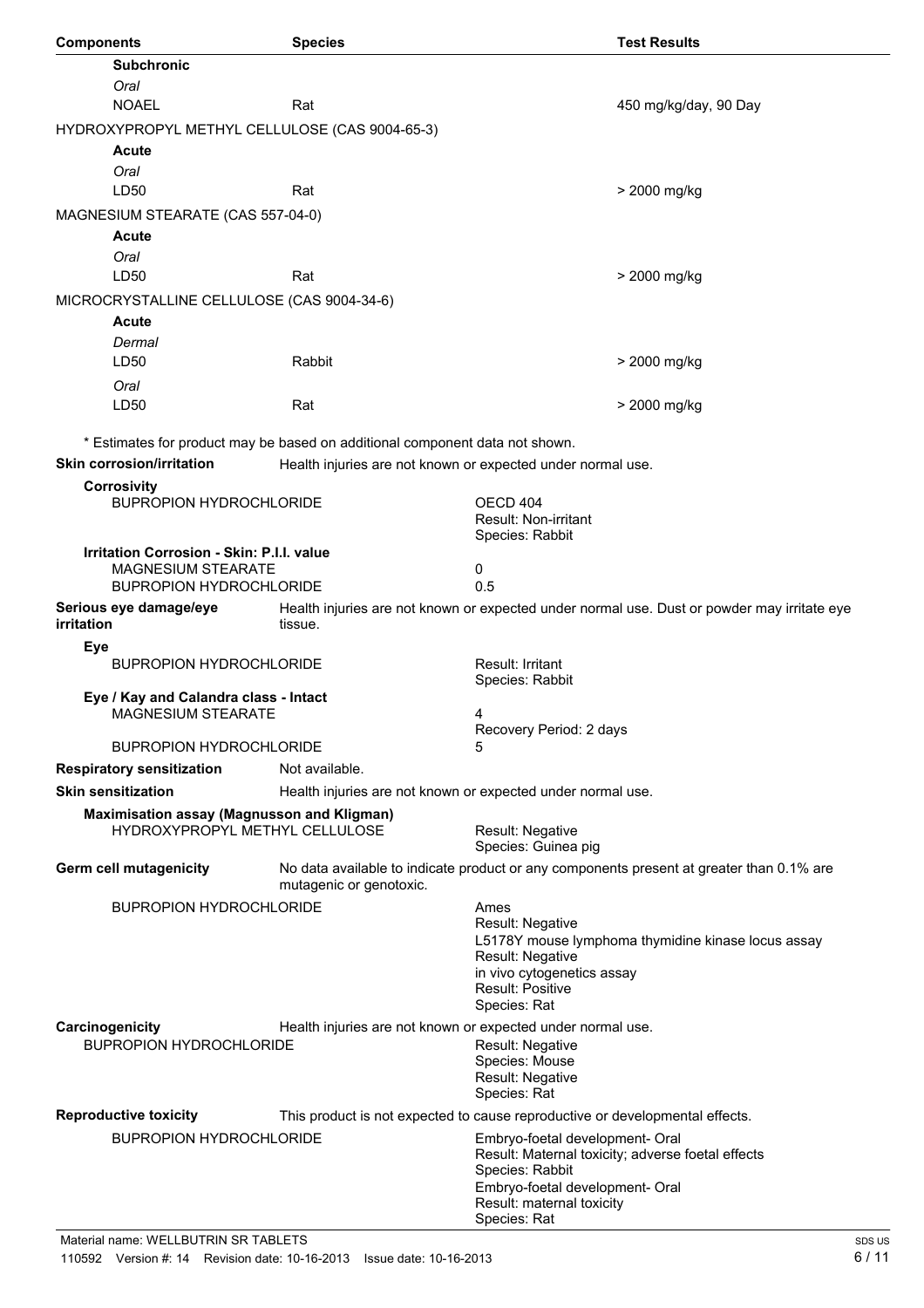| <b>BUPROPION HYDROCHLORIDE</b>                               |                | Fertility<br>Result: No effect |
|--------------------------------------------------------------|----------------|--------------------------------|
| Specific target organ toxicity -<br>single exposure          | None known.    |                                |
| <b>Specific target organ toxicity -</b><br>repeated exposure | None known.    |                                |
| <b>Aspiration hazard</b>                                     | Not available. |                                |

# **12. Ecological information**

**Ecotoxicity** No information is available about the potential of this product to produce adverse environmental effects. Contains a substance which causes risk of hazardous effects to the environment.

| <b>Components</b>                                                |                            | <b>Species</b>                                                               | <b>Test Results</b>                                            |
|------------------------------------------------------------------|----------------------------|------------------------------------------------------------------------------|----------------------------------------------------------------|
| BUPROPION HYDROCHLORIDE (CAS 31677-93-7)                         |                            |                                                                              |                                                                |
| <b>Aquatic</b>                                                   |                            |                                                                              |                                                                |
| Acute                                                            |                            |                                                                              |                                                                |
| <b>Activated Sludge</b><br>Respiration                           | IC <sub>50</sub>           | Residential sludge                                                           | > 100 mg/l, 3 hours, Nominal                                   |
|                                                                  | <b>NOEC</b>                | Residential sludge                                                           | 100 mg/l, 3 hours, Nominal                                     |
| Algae                                                            | <b>EC50</b>                | Green algae (Scenedesmus<br>subspicatus)                                     | 0.95 mg/l, 72 hours                                            |
|                                                                  | <b>NOEC</b>                | Green algae (Scenedesmus<br>subspicatus)                                     | 0.62 mg/l, 72 hours                                            |
| Crustacea                                                        | EC50                       | Water flea (Daphnia magna)                                                   | 3.8 mg/l, 48 hours, Static test, OECD<br>202                   |
|                                                                  | <b>NOEC</b>                | Water flea (Daphnia magna)                                                   | 1 mg/l, 48 hours, Static test                                  |
| Fish                                                             | <b>EC50</b>                | Rainbow trout (Juvenile Oncorhyncus<br>mykiss)                               | 33 mg/l, 96 hours, Static renewal test,<br>OECD <sub>203</sub> |
|                                                                  | <b>NOEC</b>                | Rainbow trout (Juvenile Oncorhyncus<br>mykiss)                               | 16 mg/l, 96 hours, Static renewal test                         |
| Microtox                                                         | <b>MIC</b>                 | Aspergillus flavus                                                           | 1000 mg/l                                                      |
|                                                                  |                            | Azotobacter chroococcum                                                      | > 1000 mg/l                                                    |
|                                                                  |                            | Chaetomium globosum                                                          | 1000 mg/l                                                      |
|                                                                  |                            | Nostoc sp.                                                                   | 1000 mg/l                                                      |
|                                                                  |                            | Pseudomonas fluorescens                                                      | > 1000 mg/l                                                    |
| Chronic                                                          |                            |                                                                              |                                                                |
| Crustacea                                                        | <b>LOEC</b>                | Water flea (Ceriodaphnia dubia)                                              | > 0.4 mg/l, 7 days, 7 day static renewal,<br>EPA 1002          |
|                                                                  | <b>NOEC</b>                | Water flea (Ceriodaphnia dubia)                                              | 0.4 mg/l, 7 days                                               |
| Fish                                                             | Growth test<br><b>NOEC</b> | Fathead minnow (Juvenile Pimephales<br>promelas)                             | 0.1 mg/l, 32 days, Static renewal test                         |
| HYDROXYPROPYL METHYL CELLULOSE (CAS 9004-65-3)                   |                            |                                                                              |                                                                |
| <b>Aquatic</b>                                                   |                            |                                                                              |                                                                |
| Acute                                                            |                            |                                                                              |                                                                |
| Fish                                                             | EC50                       | Fish                                                                         | > 100 mg/L, 96 hours                                           |
| MAGNESIUM STEARATE (CAS 557-04-0)                                |                            |                                                                              |                                                                |
| <b>Aquatic</b>                                                   |                            |                                                                              |                                                                |
| Acute<br>Fish                                                    | <b>EC50</b>                | Orange-red killfish (Adult Oryzias<br>latipes)                               | 130 mg/l, 96 hours                                             |
| Microtox                                                         | EC50                       | Microtox                                                                     | 12.5 mg/l, 15 minutes                                          |
|                                                                  |                            | * Estimates for product may be based on additional component data not shown. |                                                                |
| Persistence and degradability                                    |                            |                                                                              |                                                                |
| <b>Photolysis</b>                                                |                            |                                                                              |                                                                |
| Half-life (Photolysis-aqueous)<br><b>BUPROPION HYDROCHLORIDE</b> |                            | 54 Hours                                                                     |                                                                |
| Half-life (Photolysis-atmospheric)                               |                            |                                                                              |                                                                |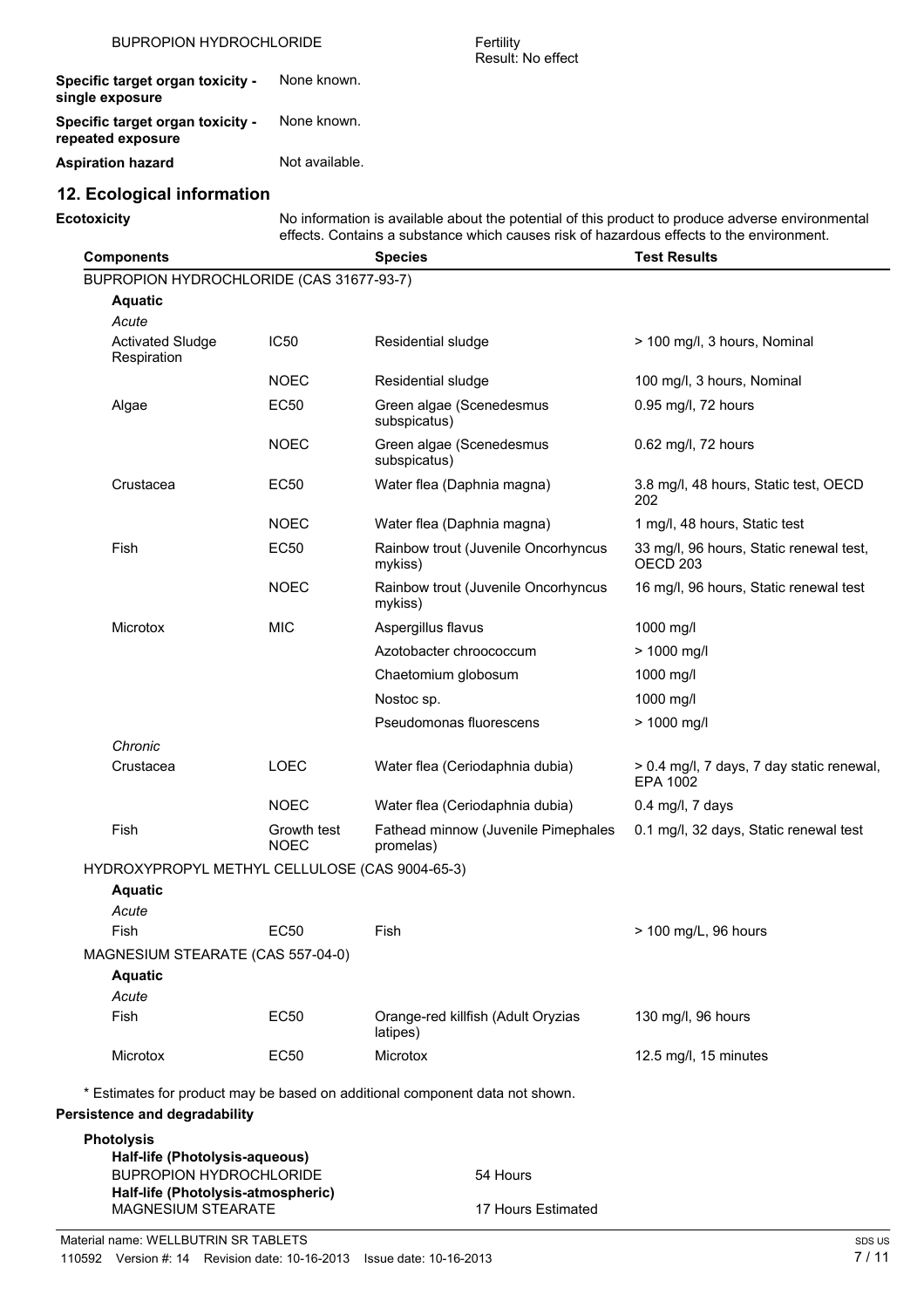| <b>Photolysis</b>                                                                                                                                                       |                                                   |                                                          |
|-------------------------------------------------------------------------------------------------------------------------------------------------------------------------|---------------------------------------------------|----------------------------------------------------------|
| UV/visible spectrum wavelength<br><b>BUPROPION HYDROCHLORIDE</b><br><b>MAGNESIUM STEARATE</b>                                                                           |                                                   | 251 nm<br>$210 \text{ nm}$                               |
| <b>Hydrolysis</b><br>Half-life (Hydrolysis-neutral)<br><b>BUPROPION HYDROCHLORIDE</b>                                                                                   |                                                   | 16.7 Days                                                |
| <b>Biodegradability</b><br><b>MAGNESIUM STEARATE</b>                                                                                                                    | Percent degradation (Aerobic biodegradation-soil) | 50 %, 13 days                                            |
| <b>Bioaccumulative potential</b>                                                                                                                                        |                                                   |                                                          |
| HYDROXYPROPYL METHYL CELLULOSE<br><b>BUPROPION HYDROCHLORIDE</b><br><b>Bioconcentration factor (BCF)</b><br>HYDROXYPROPYL METHYL CELLULOSE<br><b>MAGNESIUM STEARATE</b> | Partition coefficient n-octanol / water (log Kow) | $-5$<br>1.54<br>3.2 Estimated<br>> 9999 Estimated        |
| <b>Mobility in soil</b>                                                                                                                                                 |                                                   |                                                          |
| <b>Adsorption</b><br><b>BUPROPION HYDROCHLORIDE</b><br>Soil/sediment sorption - log Koc<br><b>BUPROPION HYDROCHLORIDE</b><br><b>MAGNESIUM STEARATE</b>                  | Sludge/biomass distribution coefficient - log Kd  | 1.79 Measured, pH 7<br>2.93 Calculated<br>5.86 Estimated |
| <b>Mobility in general</b>                                                                                                                                              |                                                   |                                                          |
| <b>Volatility</b><br>Henry's law<br><b>BUPROPION HYDROCHLORIDE</b>                                                                                                      | HYDROXYPROPYL METHYL CELLULOSE                    | 0 atm m^3/mol, 25 C Estimated<br>0 atm m3/mol Estimated  |
| <b>Distribution</b><br><b>BUPROPION HYDROCHLORIDE</b>                                                                                                                   | Octanol/water distribution coefficient log DOW    | $-0.6$ , pH $1.2$<br>$-0.91$ , pH $6$<br>1.54, pH 7.4    |
| Other adverse effects                                                                                                                                                   | Not available.                                    |                                                          |
|                                                                                                                                                                         |                                                   |                                                          |
| 13. Disposal considerations                                                                                                                                             |                                                   |                                                          |

| <b>Disposal instructions</b>             | Collect and reclaim or dispose in sealed containers at licensed waste disposal site. This material<br>and its container must be disposed of as hazardous waste. Do not allow this material to drain into<br>sewers/water supplies. Do not contaminate ponds, waterways or ditches with chemical or used<br>container. Dispose of contents/container in accordance with local/regional/national/international<br>requlations. |
|------------------------------------------|------------------------------------------------------------------------------------------------------------------------------------------------------------------------------------------------------------------------------------------------------------------------------------------------------------------------------------------------------------------------------------------------------------------------------|
| Local disposal regulations               | Dispose in accordance with all applicable regulations.                                                                                                                                                                                                                                                                                                                                                                       |
| Hazardous waste code                     | The waste code should be assigned in discussion between the user, the producer and the waste<br>disposal company.                                                                                                                                                                                                                                                                                                            |
| Waste from residues / unused<br>products | Dispose of in accordance with local regulations. Empty containers or liners may retain some<br>product residues. This material and its container must be disposed of in a safe manner (see:<br>Disposal instructions).                                                                                                                                                                                                       |
| <b>Contaminated packaging</b>            | Empty containers should be taken to an approved waste handling site for recycling or disposal.<br>Since emptied containers may retain product residue, follow label warnings even after container is<br>emptied.                                                                                                                                                                                                             |

# **14. Transport information**

| <b>DOT</b>                                  |                                                                                                                        |
|---------------------------------------------|------------------------------------------------------------------------------------------------------------------------|
| UN number                                   | UN3077                                                                                                                 |
| UN proper shipping name                     | Environmentally hazardous substances, solid, n.o.s. (BUPROPION HYDROCHLORIDE,<br>FORMULATED PRODUCT), MARINE POLLUTANT |
| Transport hazard class(es)                  | 9                                                                                                                      |
| Subsidiary class(es)                        | Not available.                                                                                                         |
| Packing group                               | Ш                                                                                                                      |
| Special precautions for user Not available. |                                                                                                                        |
| Labels required                             | 9                                                                                                                      |
| <b>Special provisions</b>                   | 8, 146, 335, A112, B54, IB8, IP3, N20, T1, TP33                                                                        |
| <b>Packaging exceptions</b>                 | 155                                                                                                                    |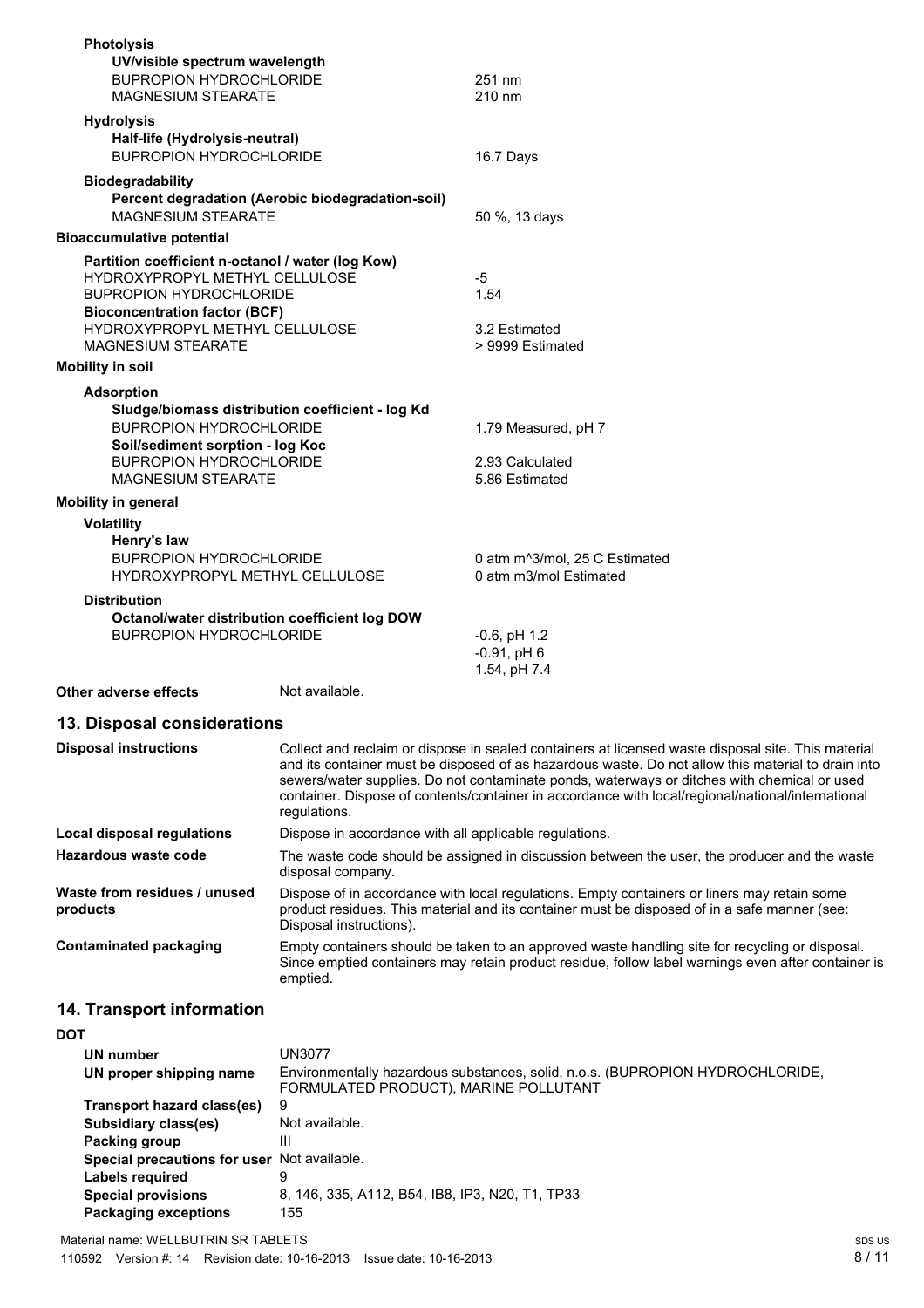| Packaging non bulk                                  | 213                                                                                                 |
|-----------------------------------------------------|-----------------------------------------------------------------------------------------------------|
| Packaging bulk                                      | 240                                                                                                 |
| Qty limits cargo                                    | No limit                                                                                            |
| <b>Qty limits passenger</b>                         | No limit                                                                                            |
| IATA                                                |                                                                                                     |
| <b>UN number</b>                                    | <b>UN3077</b>                                                                                       |
| UN proper shipping name                             | Environmentally hazardous substance, solid, n.o.s. (BUPROPION HYDROCHLORIDE,<br>FORMULATED PRODUCT) |
| <b>Transport hazard class(es)</b>                   | 9                                                                                                   |
| Subsidiary class(es)                                | $\blacksquare$                                                                                      |
| Packaging group                                     | $\mathbf{III}$                                                                                      |
| Labels required                                     | Not available.                                                                                      |
| <b>ERG Code</b>                                     | 91.                                                                                                 |
| Passenger & cargo<br><b>Additional Information:</b> | Allowed.                                                                                            |
|                                                     |                                                                                                     |
| <b>Packaging Instruction</b>                        | 956                                                                                                 |
| Pkg Inst cargo only                                 | 956<br>Y956                                                                                         |
| Pkg Inst passenger & cargo                          |                                                                                                     |
| SP see 44                                           | A97, A158, A179                                                                                     |
| Max net qty pkg                                     | 400 kg                                                                                              |
| Max net qty pkg cargo only                          | 400 kg                                                                                              |
| Max net qty pkg LQ                                  | 30 kg G                                                                                             |
| <b>IMDG</b>                                         |                                                                                                     |
| <b>UN number</b>                                    | <b>UN3077</b>                                                                                       |
| UN proper shipping name                             | ENVIRONMENTALLY HAZARDOUS SUBSTANCE, SOLID, N.O.S. (BUPROPION<br>HYDROCHLORIDE, FORMULATED PRODUCT) |
| <b>Transport hazard class(es)</b>                   | 9                                                                                                   |
| <b>Subsidiary class(es)</b>                         |                                                                                                     |
| Packaging group                                     | $\mathbf{III}$                                                                                      |
| <b>Environmental hazards</b>                        |                                                                                                     |
| <b>Marine pollutant</b>                             | Yes                                                                                                 |
| <b>Labels required</b>                              | Not available.                                                                                      |
| <b>EmS</b>                                          | $F-A, S-F$                                                                                          |
| Special precautions for user Not available.         |                                                                                                     |
| Transport in bulk according to                      | MARPOL Annex II applies to liquids used in a ship's operation that pose a threat to the marine      |
| Annex II of MARPOL 73/78 and<br>the <b>IBC</b> Code | environment. These materials may not be transported in bulk.                                        |

**DOT; IATA; IMDG**



**Marine pollutant**



## **15. Regulatory information**

**US federal regulations**

**TSCA Section 12(b) Export Notification (40 CFR 707, Subpt. D)** Not regulated.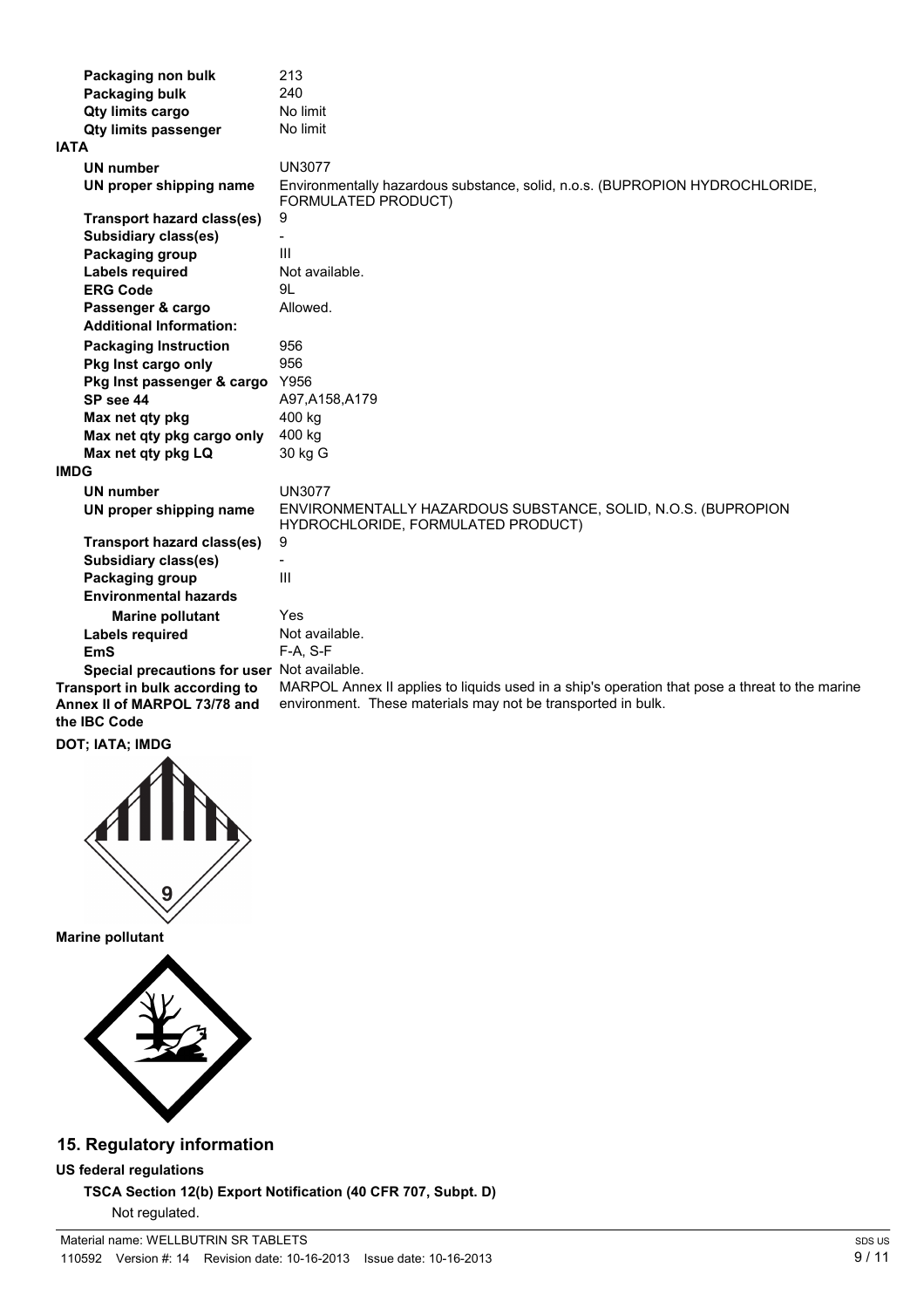| <b>CERCLA Hazardous Substance List (40 CFR 302.4)</b> |                                                                                                                                                                                                   |                        |
|-------------------------------------------------------|---------------------------------------------------------------------------------------------------------------------------------------------------------------------------------------------------|------------------------|
| Not listed.                                           |                                                                                                                                                                                                   |                        |
|                                                       | US. OSHA Specifically Regulated Substances (29 CFR 1910.1001-1050)                                                                                                                                |                        |
| Not listed.                                           |                                                                                                                                                                                                   |                        |
| <b>SARA 304 Emergency release notification</b>        |                                                                                                                                                                                                   |                        |
| Not regulated.                                        |                                                                                                                                                                                                   |                        |
|                                                       | Superfund Amendments and Reauthorization Act of 1986 (SARA)                                                                                                                                       |                        |
| <b>Hazard categories</b>                              | Immediate Hazard - Yes<br>Delayed Hazard - No<br>Fire Hazard - No<br>Pressure Hazard - No<br>Reactivity Hazard - No                                                                               |                        |
| <b>SARA 302 Extremely</b><br>hazardous substance      | No                                                                                                                                                                                                |                        |
| SARA 311/312 Hazardous<br>chemical                    | No.                                                                                                                                                                                               |                        |
| Other federal regulations                             |                                                                                                                                                                                                   |                        |
|                                                       | Clean Air Act (CAA) Section 112 Hazardous Air Pollutants (HAPs) List                                                                                                                              |                        |
| Not regulated.                                        | Clean Air Act (CAA) Section 112(r) Accidental Release Prevention (40 CFR 68.130)                                                                                                                  |                        |
| Not regulated.                                        |                                                                                                                                                                                                   |                        |
| <b>Safe Drinking Water Act</b><br>(SDWA)              | Not regulated.                                                                                                                                                                                    |                        |
| <b>Food and Drug</b><br><b>Administration (FDA)</b>   | Not regulated.                                                                                                                                                                                    |                        |
| <b>US state regulations</b>                           |                                                                                                                                                                                                   |                        |
| US. Massachusetts RTK - Substance List                |                                                                                                                                                                                                   |                        |
|                                                       | MICROCRYSTALLINE CELLULOSE (CAS 9004-34-6)                                                                                                                                                        |                        |
|                                                       | US. New Jersey Worker and Community Right-to-Know Act                                                                                                                                             |                        |
| Not regulated.                                        |                                                                                                                                                                                                   |                        |
| US. Pennsylvania RTK - Hazardous Substances           | MICROCRYSTALLINE CELLULOSE (CAS 9004-34-6)                                                                                                                                                        |                        |
| US. Rhode Island RTK                                  |                                                                                                                                                                                                   |                        |
| Not regulated.                                        |                                                                                                                                                                                                   |                        |
| <b>US. California Proposition 65</b>                  |                                                                                                                                                                                                   |                        |
|                                                       | California Safe Drinking Water and Toxic Enforcement Act of 1986 (Proposition 65): This material is not known to contain any<br>chemicals currently listed as carcinogens or reproductive toxins. |                        |
| <b>International Inventories</b>                      |                                                                                                                                                                                                   |                        |
| Country(s) or region                                  | Inventory name                                                                                                                                                                                    | On inventory (yes/no)* |
| Australia                                             | Australian Inventory of Chemical Substances (AICS)                                                                                                                                                | No                     |
| Canada                                                | Domestic Substances List (DSL)                                                                                                                                                                    | No                     |
| Canada                                                | Non-Domestic Substances List (NDSL)                                                                                                                                                               | No                     |

| Ausu ana                    | Adolf allah Throntony of Onchlical Oddolaricco (ATOO)                     | 1 Y V        |
|-----------------------------|---------------------------------------------------------------------------|--------------|
| Canada                      | Domestic Substances List (DSL)                                            | No           |
| Canada                      | Non-Domestic Substances List (NDSL)                                       | No           |
| China                       | Inventory of Existing Chemical Substances in China (IECSC)                | No           |
| Europe                      | European Inventory of Existing Commercial Chemical<br>Substances (EINECS) | No           |
| Europe                      | European List of Notified Chemical Substances (ELINCS)                    | No           |
| Japan                       | Inventory of Existing and New Chemical Substances (ENCS)                  | No           |
| Korea                       | Existing Chemicals List (ECL)                                             | No           |
| New Zealand                 | New Zealand Inventory                                                     | No           |
| Philippines                 | Philippine Inventory of Chemicals and Chemical Substances<br>(PICCS)      | No           |
| $H = H + H + H + H + H + H$ | $T$ : Oukstanse Osptal Ast (TOOA) lausater                                | $\mathbf{A}$ |

United States & Puerto Rico Toxic Substances Control Act (TSCA) Inventory No No

\*A "Yes" indicates that all components of this product comply with the inventory requirements administered by the governing country(s)

A "No" indicates that one or more components of the product are not listed or exempt from listing on the inventory administered by the governing country(s).

# **16. Other information, including date of preparation or last revision**

| <b>Issue date</b>    | 10-16-2013 |
|----------------------|------------|
| <b>Revision date</b> | 10-16-2013 |